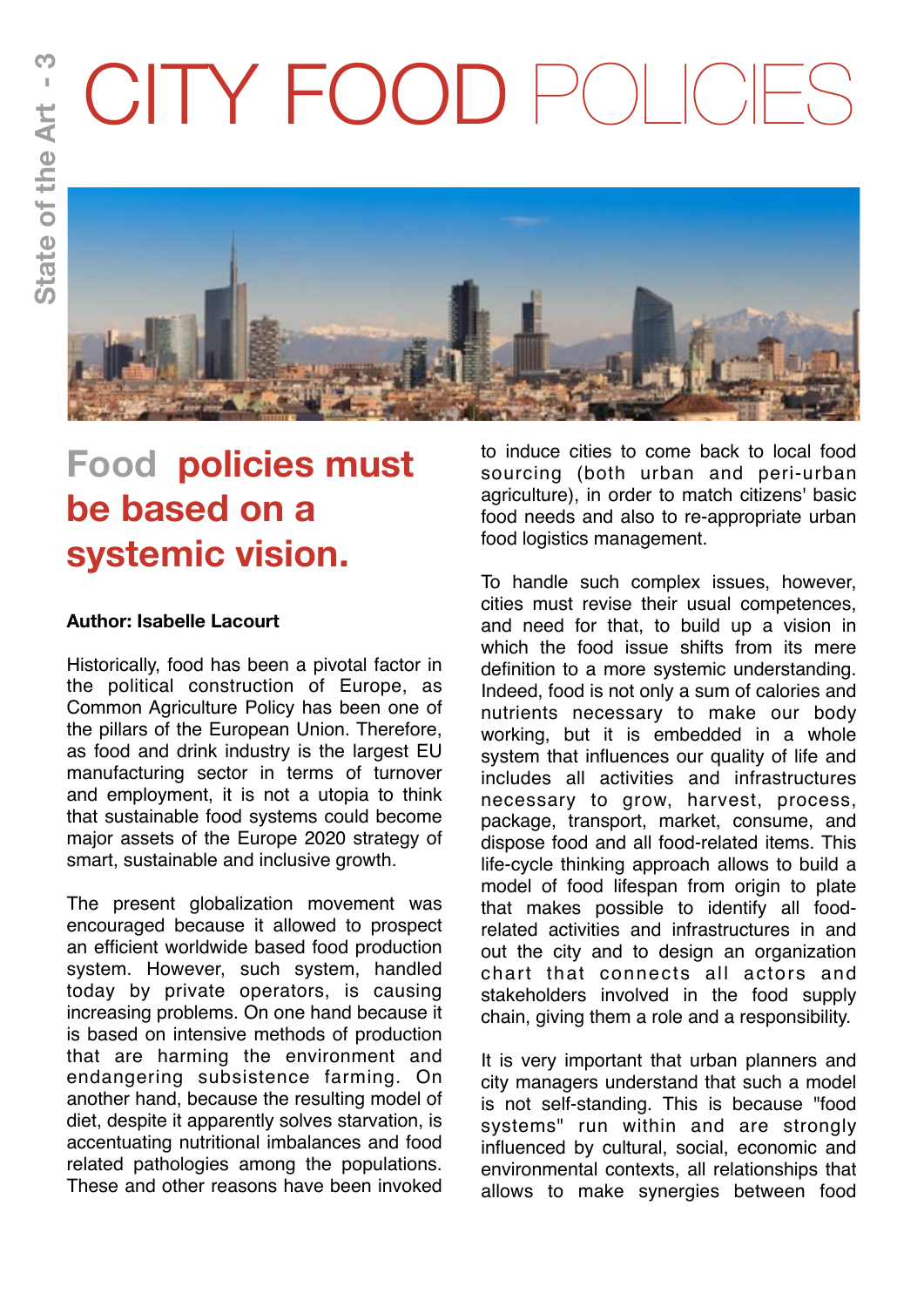planning policy and other mainstream urban policies about more usual issues such as mobility, education, health, etc. Indeed:

- food consumption is an integral part of all our lives including its history and culture;
- food is affecting our health and wellness, including nutrition, obesity and food safety;
- food environmental impacts are becoming an increasing concern;
- food also requires human resources that provide labor, research and education;
- food is a pillar of the economy, at local and global level.

The cases studies that are presented in the second section of this essay illustrates some of the integrated food systems planning approaches used so far, each of them being implemented with various methods and vision.

Not all the cities concerned by this study have developed a long term vision nor they have developed governance tools to achieve specific food policies. And even when they have done so, they have been aware that the interest of such exercise is mainly to engage all stakeholders to produce and assume ownership of a consensual road map in which are embedded specific priorities defined according to the local context.

 To analyze the multiplication of such programs of action, it is useful to identify common patterns and processes of reflection. Several networks are currently working on the definition of sustainable food policies, which must be understood as statement of intents, according to the adoption of principles that guide decisions to achieve rational outcomes or new models of food governance. The latter are intended to regulate the processes of interaction and decision-making among the actors.

Within the 2015 Milan Universal Exposition, all participating countries are showing the best of their technology, to "guarantee healthy, safe and sufficient food for everyone, while respecting the Planet and its equilibrium". This event is an exceptional showcase to engage stakeholders in meaningful dialogue about the relevance of city food policies promoting social and ecological resilience. For the city of Milan, hosting the event it is an opportunity to use all the knowledge and research of participants and visitors of EXPO to engage a thorough reflection towards its own city food policy.

All the effervescence surrounding the projects of 2015 EXPO of Milan , the Food Chart and the Milan Food Policy Pact demonstrate the growing interest for the question of sustainable food systems and the strong belief that the leverage for change has to be implemented at urban scale, in relation with surrounding Regions. This awareness has emerged from the blooming of numerous networks, programs and projects, as Eating City, that have been launched mainly to develop a broader, shared understanding of sustainable food production and consumption by linking together the collective expertise of researchers, policy makers and practitioners. The role of these networks is fundamental to share information, to develop campaigns, to organize meetings. They also share information about all the initiatives driven by the members (food charters, strategies and action plans) and also in other countries (international inspiration). In some cases , stakeholders also try to clarify the food sustainability issue and give concrete insights about key issues in order to get involved cities in action plans.

At this stage, these networks have an essential role to play, to gather stakeholders in multidisciplinary approaches, to share knowledge, identify critical points and define priorities, design new solutions in order to establish food policies able to frame and foster action plans.

Among more institutional networks such as Resilient Cities, the network launched by ICLEI, the World Mayors Council on Climate Change and the City of Bonn in 2010. It is promoting the question of urban resilience and involves over 1,000 metropolises, cities, and urban regions committed to promote global sustainability through local action. It has included, since 2013 a specific focus on food policies, mainly through the angle of urban agriculture strategies. It is now evolving towards a call for global action : "City Region Food Systems and Sustainable Urbanisation" launched in London in February 2015.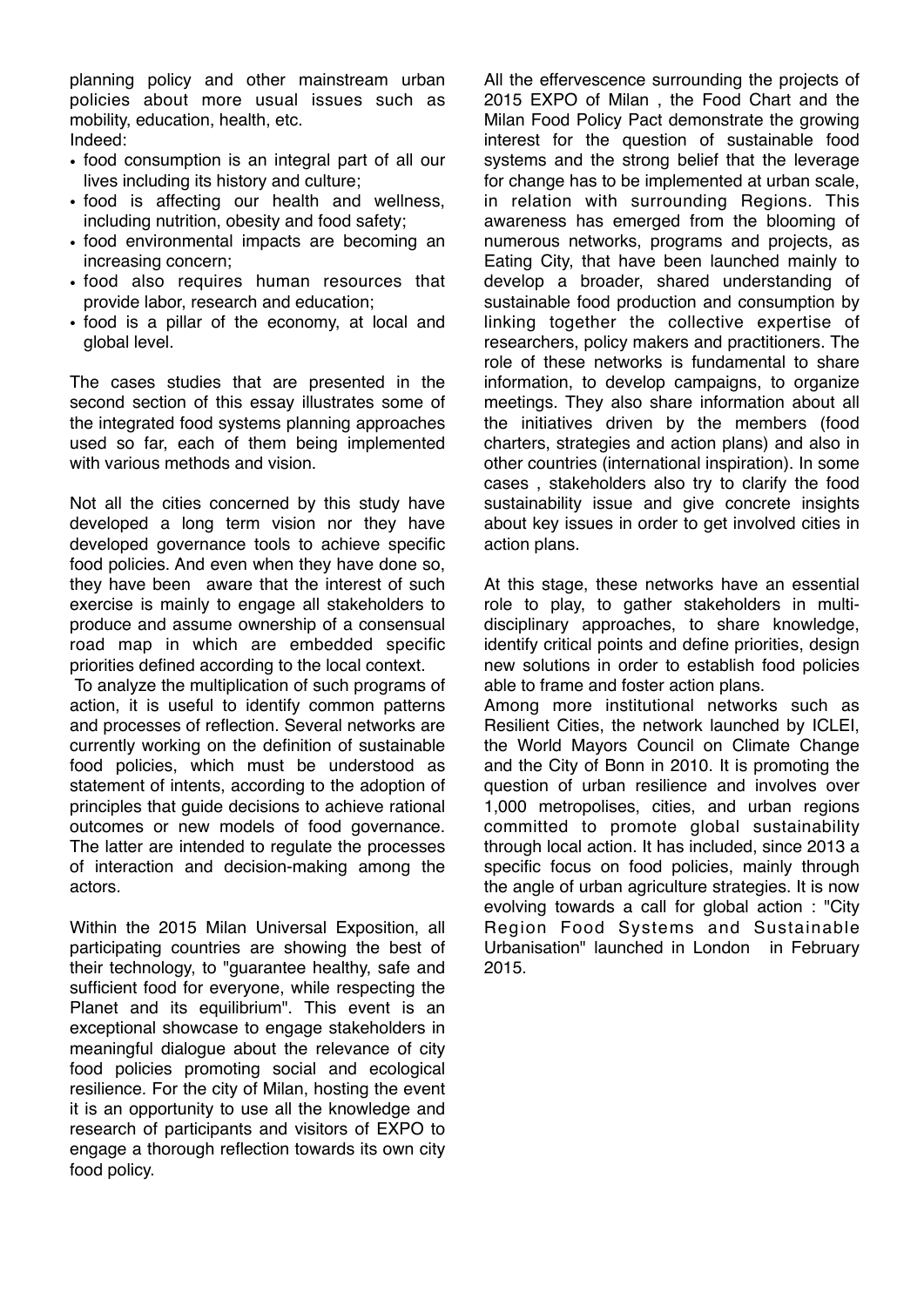### **Interview with Giuliano Pisapia, Mayor of Milan :**

**1. The question may sound trivial, but why the Mayor of such a large city as Milan has decided to undertake the design of Food Policies for his city?**

"Feeding the Planet, Energy for Life" is the theme chosen for the 2015 Milan Universal Exposition, where such issues as healthy and safe food, combating hunger and waste, water as a common good or sustainable development will be discussed. All these Third Millennium emergencies not only concern the largest metropolitan areas in the world but also the future of Milan and Italy. Expo 2015 has just speeded up our involvement.

During six months, Milan will become geographically the centre of a global debate about food, in a planet shared by 9 billion inhabitants in 2050 that is looking after a fairer and more balanced sustainable development. The Universal Exposition will deliver to the world a Food Chart, true pact among States, International Institutions and individuals. But Milan itself, as the city of Expo, is going further. It is carving out a precise role that looks far beyond 2015.

Taking for granted that food is energy and driving force of development, Milan has proposed to other international metropolises an "city food policy Pact", that will be signed by the relative Mayors, within a big event organised on the occasion of the World Food Day, next October. The city of Milan is working at present on the contents of the Pact, within a network of more than 30 foreign cities. In the meantime, together with the Cariplo Foundation, it is working on its own Food Policy as part of the construction of its Smart City strategy for a more intelligent and sustainable city that will insure a fairer future for its inhabitants.

#### **2. What are the expected outcomes?**

The Food Policy will give the city of Milan a central role in the urban agro-food system governance, to achieve some major objectives. First of all, to reduce food wastage: every year a family throws away the equivalent of 450€ of fresh food, bread, fruits and vegetables, with consequent impacts on the environment. Also, to improve human health and food access, to increase urban agricultural ecosystem biodiversity, to reduce food systems' environmental impacts, to foster innovation for healthy and sustainable food production and distribution. Improving food education is a priority too, because most of the impacts are due to lifestyles and consumption patterns.

All these issues are treated within the Milan Food Policy and will frame a systemic and holistic vision for healthy, tasty, fair and sustainable food, accessible for all citizens.

#### **3. Which levers and which ways do you intend to use in order to proceed with the establishment and the management of Food Policy, independently from projects co-financed by European or national funds? In other words do you plan to create a permanent structure that will be able to monitor and manage this medium-long term process?**

Also in light of Expo 2015, the rethinking of the overall urban food system is a central issue for Milan. This challenge does not mean only local food and peri-urban agriculture. A new and positive link must be forged between those who produce, distribute and manage the relationships with consumers. Food wastage must be overcome. "Smarter" logistics must be implemented. It is a modernisation tool, for the city and for the training of new generations.

The whole administration is currently working together with all the companies in which the Council has a share, in order to achieve the targets we set for ourselves: from waste management to food education schemes at school, not to mention combating waste, still in the schools, where it is a significant commitment: in the last year and half, the equivalent of a ton of food per day has been saved in the schools of Milan.

The exchange with the other Mayors clearly highlights how important is the need for a body in charge of the coordination of all the policies related to Food Policy.